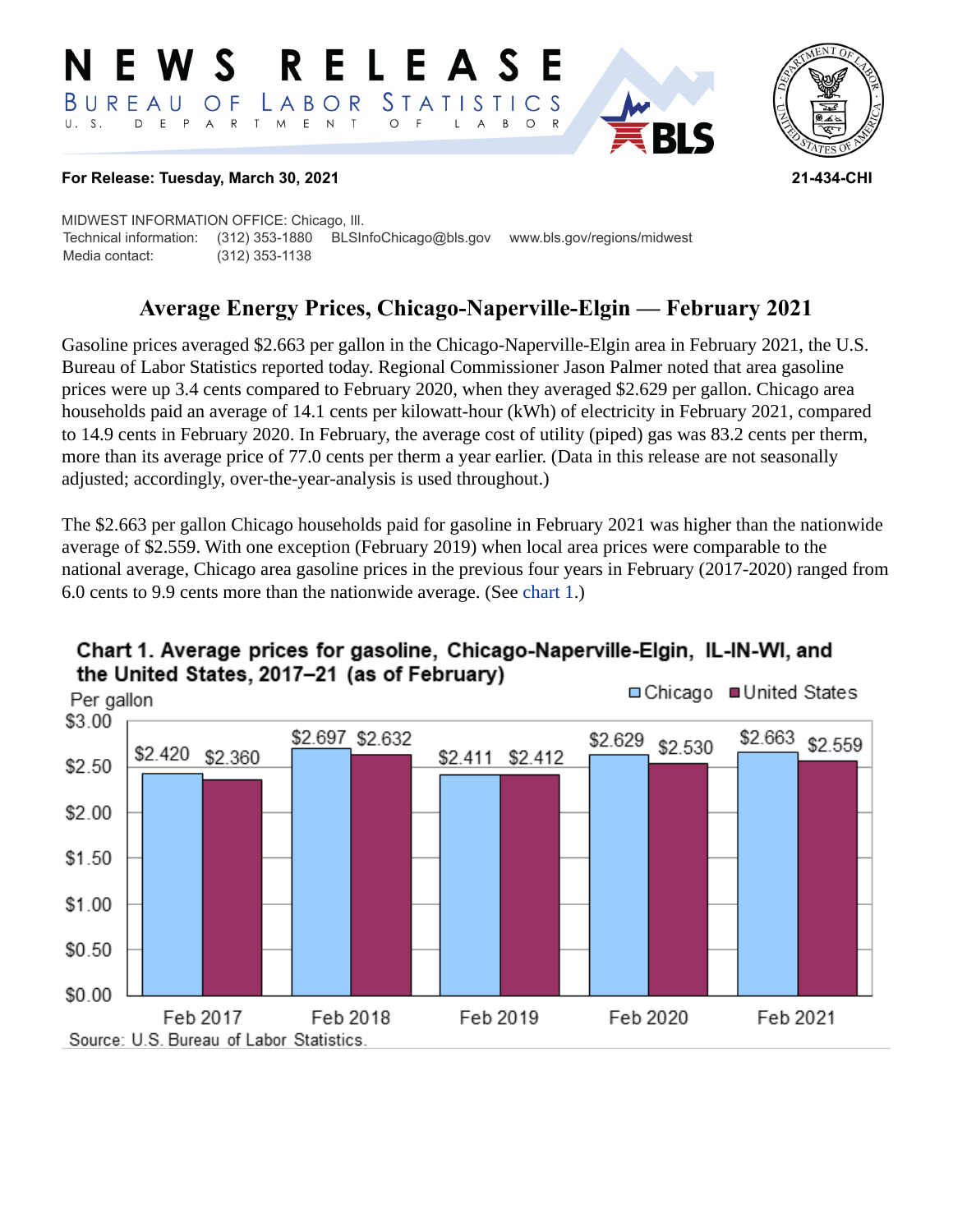The 14.1 cents per kWh that Chicago households paid for electricity in February 2021 was comparable to the national average cost of 13.7 cents per kWh. In Chicago, average electricity costs were higher than the national average in the previous four years (2017-2020) in February, ranging from 11.2 percent to 20.0 percent more. (See [chart 2.](#page-1-0))

<span id="page-1-0"></span>



Prices paid by Chicago area households for utility (piped) gas, commonly referred to as natural gas, were 83.2 cents per therm in February 2021, 26.0 percent less than the national average of \$1.124 per therm. In each of the previous four years (2017-2020) in February, Chicago area utility (piped) gas costs were lower than the national average, ranging from 11.8 percent to 26.7 percent less. (See [chart 3](#page-1-1).)

<span id="page-1-1"></span>



#### 2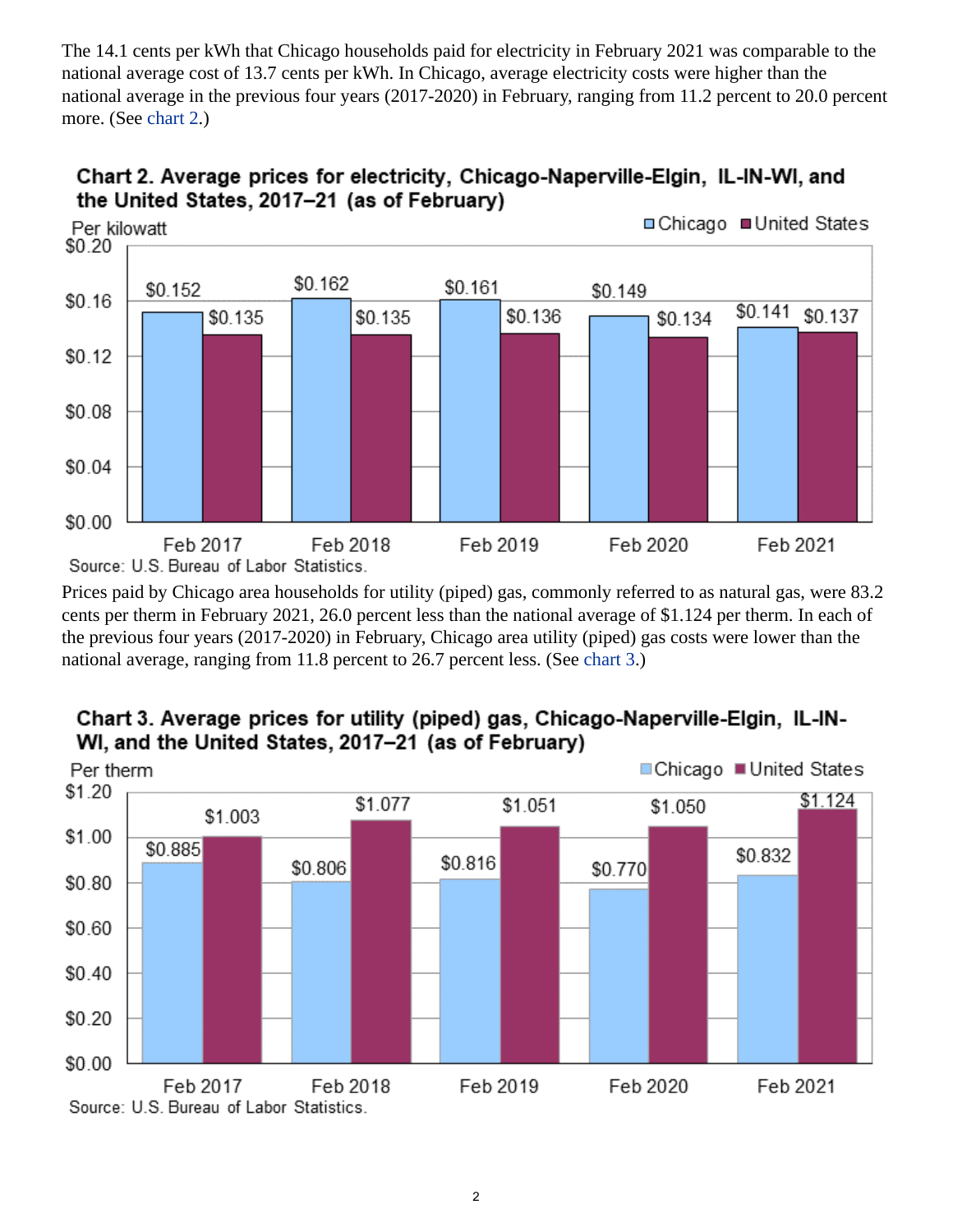The **Chicago-Naperville-Elgin, IL-IN-WI,** core based statistical area consists of Cook, DeKalb, DuPage, Grundy, Kane, Kendall, Lake, McHenry, and Will Counties in Illinois; Jasper, Lake, Newton, and Porter Counties in Indiana; and Kenosha County in Wisconsin.

Historical average energy prices for the U.S. and select metropolitan areas are available at [www.bls.gov/](https://www.bls.gov/regions/midwest/data/averageenergyprices_selectedareas_table.htm) [regions/midwest/data/averageenergyprices\\_selectedareas\\_table.htm.](https://www.bls.gov/regions/midwest/data/averageenergyprices_selectedareas_table.htm)

## **The Consumer Price Index for March 2021 is scheduled to be released on Tuesday, April 13, 2021.**

### **Technical Note**

Average prices are estimated from Consumer Price Index (CPI) data for selected commodity series to support the research and analytic needs of CPI data users. Average prices for electricity, utility (piped) gas, and gasoline are published monthly for the U.S. city average, the 4 regions, 9 divisions, 2 population size classes, 8 region/size-class cross-classifications, and the 23 largest local index areas. For electricity, average prices per kilowatt-hour (kWh) are published. For utility (piped) gas, average prices per therm are published. For gasoline, the average price per gallon is published. Average prices for commonly available grades of gasoline are published as well as the average price across all grades.

All eligible prices are converted to a price per normalized quantity. These prices are then used to estimate a price for a defined fixed quantity. The average price per kilowatt-hour represents the total bill divided by the kilowatt-hour usage. The total bill is the sum of all items applicable to all consumers appearing on an electricity bill including, but not limited to, variable rates per kWh, fixed costs, taxes, surcharges, and credits. This calculation also applies to the average price per therm for utility (piped) gas.

Information in this release will be made available to sensory impaired individuals upon request. Voice phone: (202) 691-5200; Federal Relay Service: (800) 877-8339.